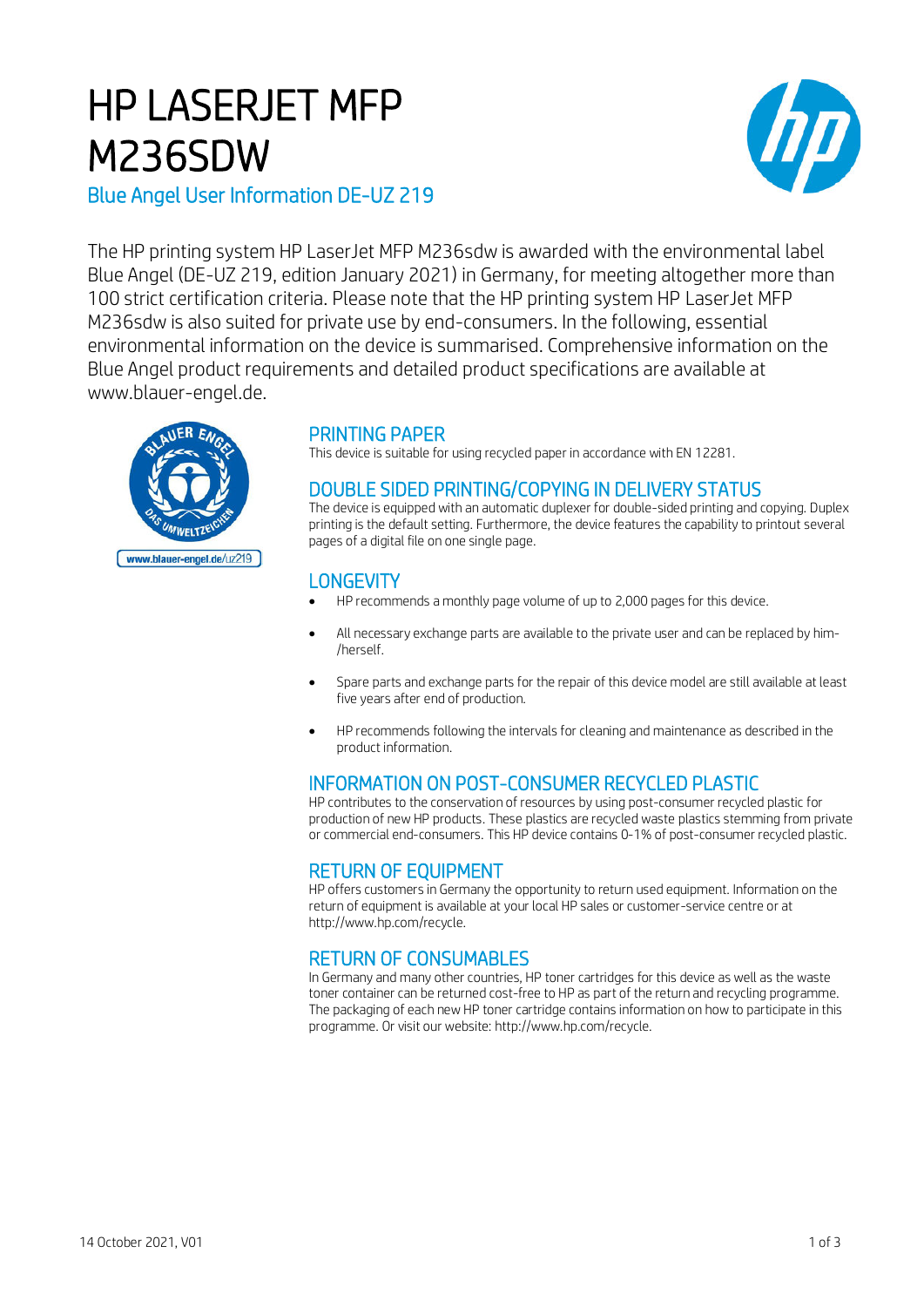## YIELDS OF CONSUMABLES

The HP toner cartridge HP 135A (W1350A) shipped with the product has a reference yield of 1,100 pages, determined according to ISO/IEC standard 19752.

The yield of this toner cartridge may be reduced as a consequence of the initial commissioning process or calibration processes of the HP printing system.

Further information can be found at http://www8.hp.com/h71041/learn-aboutsupplies/us/en/overview.php.

### INFORMATION ON HANDLING OF THE TONER MODULES

- Please leave HP toner cartridges in their despatch packaging until you need them for use in your printer; when inserting the HP toner cartridge, please follow the information on handling.
- HP toner cartridges should never be opened by force. If toner dust escapes, e.g. as a result of inappropriate handling, inhalation of dust and skin contact are to be avoided as a precautionary measure.
- In case of skin contact wash affected areas thoroughly with soap and cold water. HP toner cartridges are to be kept out of the reach of children.

## AIR EMISSIONS

With original HP toners, the device passes the air emission test for monochrome printing according to DE-UZ 219. Since plastics of new electrical devices generally release small amounts of volatile substances into the room air, we recommend providing sufficient air exchange in rooms where new devices are set up.

## NOISE EMISSIONS

#### Declared sound power level for one-sided printing (LwAc)

In monochrome print mode 29 pages/minute: 6.57 Bels and 65.7 dB

## **ENERGY**

#### Energy information on HP LaserJet MFP M236sdw

The consumption of electric power depends on its properties and on the way it is used. HP LaserJet MFP M236sdw is designed and pre-set in a way to allow you to reduce electricity costs.

Directly after the last print or copy job, HP LaserJet MFP M236sdw with its instant-on fuser technology switches over to an electric power saving mode, from which it can quickly print or copy again. If the device switches over to electric power saving modes, you can save electricity and operating costs. If the device is to print or copy again, there can be a short delay – this is called recovery time. However, the device meets the strict Blue Angel requirements for a recovery time (http://www.blauer-engel.de).

You can save electricity costs by shortening the device's delay times as it will switch over to an electric power saving mode more quickly. If you extend the delay time or deactivate the electric power saving mode, you should consider that consequently the device will consume more electric power and might no longer meet the maximum value for electric power consumption of the Blue Angel. We recommend not extending the delay times.

The device is so designed as to ensure that it can be switched to the Off-mode (standby) by pressing the on/off switch up to twice a day without suffering damage. This device does not have a switch by which it can be completely disconnected from the mains. When after having switched off the device you pull out the power plug, electric power consumption is completely stopped.

The table below lists the individual power consumption values as well as delay and recovery times (factory setting). With these values the device meets the Blue Angel requirements.

#### Overview of HP LaserJet MFP M236sdw operating modes

Page throughput for A4 paper size (according to ISO/IEC 24734/24735):

In monochrome print mode: 29 pages/minute with a resolution of 236x236 dpcm (600x600 dpi) In monochrome copy mode: 29 pages/minute with a resolution of 236x236 dpcm (600x600 dpi) (dpcm = dots per centimetre [Bildpunkte pro Zentimeter]); (dpi = dots per inch [Bildpunkte pro Zoll])